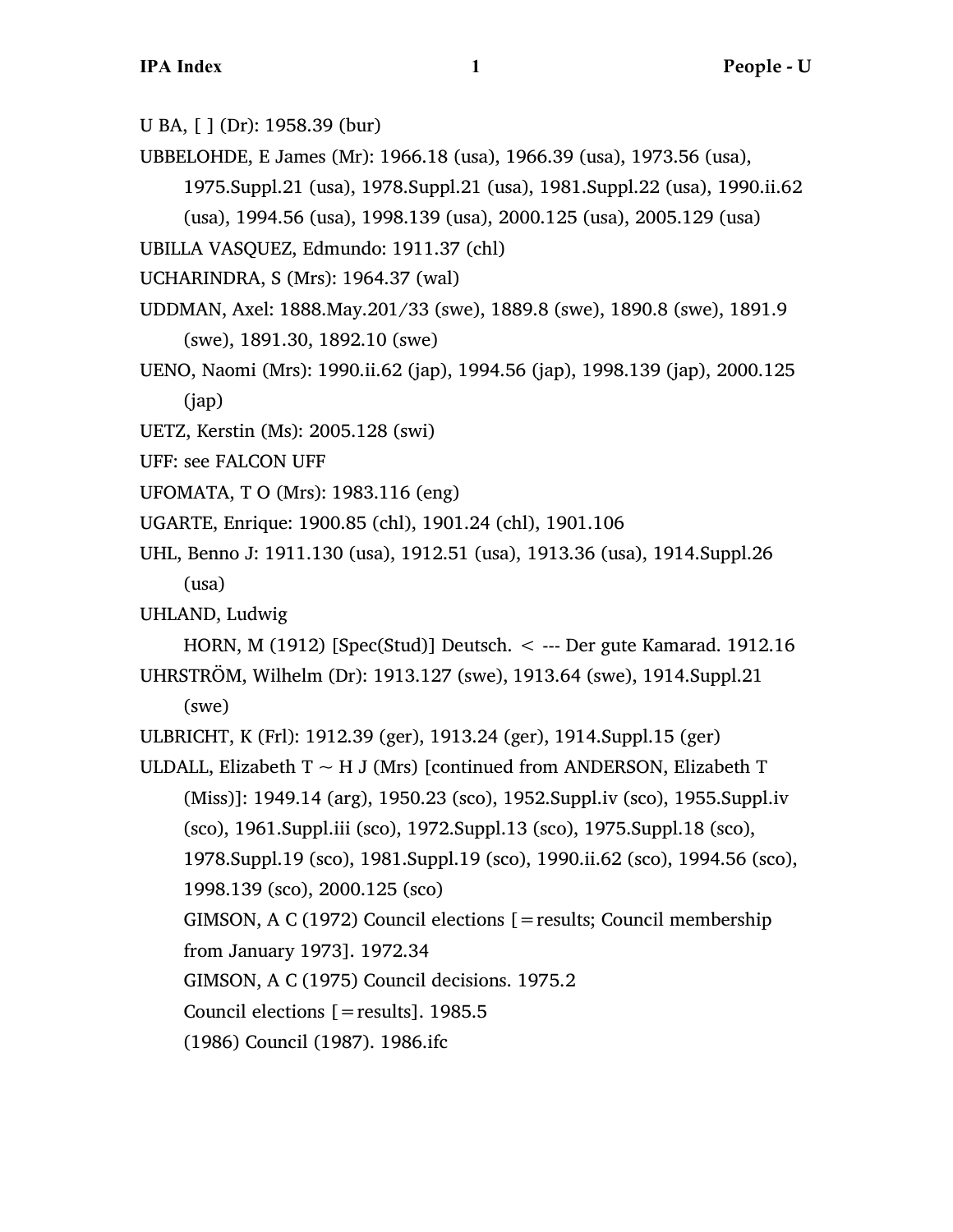(1987-1990) Council (1987-1990) 1987.July.ifc, 1987.Dec.ifc,

1988.July.ifc, 1988.Dec.ifc, 1988.62-64, 1989.July.ifc, 1989.Dec.ifc, 1990.July.ifc

Journal of the International Phonetic Association. [Editorial personnel.] 1990.July.[ifc and [i]]

ROACH, Peter (1990) Association business and announcements  $[=$  Council election results]. 1990.Dec.72

(1990-1992) Council (1990-1992) 1990.Dec.ifc, 1991.June.ifc, 1992.ifc

(1993) Council. 1993.June.ifc

(1993) Council. 1993.Dec.ifc

(1994) Council. 1994.June.ifc

(1994) Council. 1994.Dec.ifc

(1995) Council. 1995.June.ifc

(1995) Council. 1995.Dec.ifc

(1999-2003) Council. 2000.June & Dec.prelim matter

(1999-2003) Council. 2001.Dec.prelim matter

(1999-2003) Council. 2002.June & Dec.prelim matter

(1999-2003) Council. 2003.June & Dec.prelim matter

[--- : marriage to ULDALL, H J]. 1939.52

--- (1943) [Spec(Stud)] English (General American). A new version of The North Wind and the Sun. 1943.25

--- (1947-1949) [Spec(Stud)] English (American). < SAROYAN, W 'My Witness Witnesseth', from Dear Baby. 1947.14-15, 1947.32, 1948.12, 1949.28-29

--- (1949) [Spec] Guaraní [Asunción, Paraguay; inf=Ruben Alvarenga]. NWS. 1949.3-4

--- (1950) [Spec(Stud)] English (American). < SAROYAN, W Dear Baby. 1950.19, 1950.37-38

--- (1961) [Rev] BRONSTEIN, A J (1960) The Pronunciation of American English: An Introduction to Phonetics. New York: Appleton-Century-Crofts Inc. 1961.18-19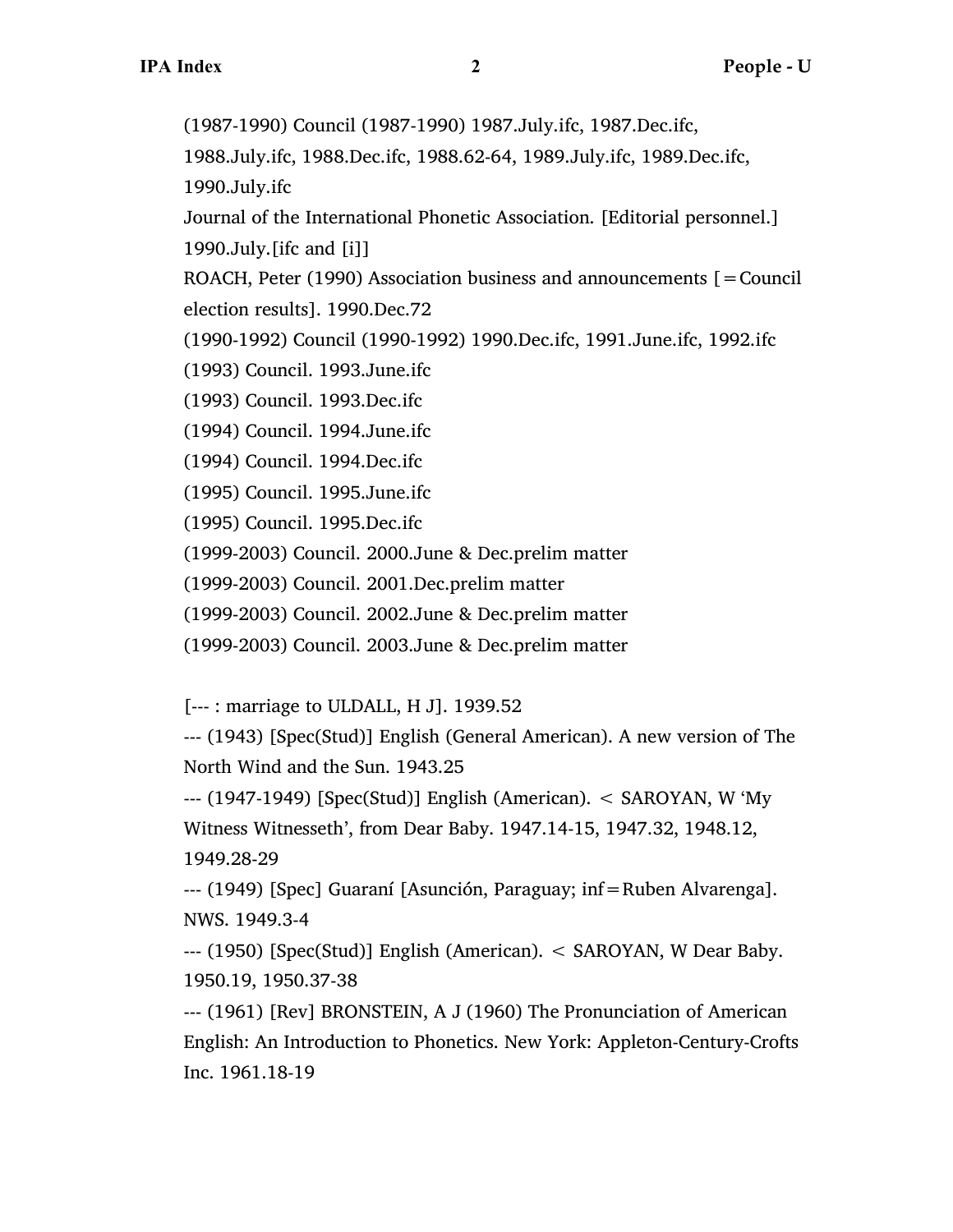--- (1962) [Rev] KURATH, H & McDAVID, R I Jr (1961) The Pronunciation of English in the Atlantic States, based upon the collections of the Linguistic Atlas of the Easte rn Unitéd States. Ann Arbor: University of Michigan Press. 1962.29-31

--- (1963) [Rev] GIMSON, A C (1962) An Introduction to the Pronunciation of English. London: Edward Arnold (Publishers) Ltd. 1963.15-17. Comm: A C Gimson 1963.17-18

--- (1965) [Spec] RP [inf=David Abercrombie]. NWS 1965.28-29. Corr: 1966.34

--- (1966) [Rev] HADDING-KOCH, K & PETERSSON, L (1965) Instrumentell fonetik: en Handledning. Lund: Gleerup. 1966.13-14

--- (1967) [Rev] WIIK, K (1965) Finnish and English Vowels: a comparison with special reference to the learning problems met by native speakers of Finnish learning English (Annales Universitatis Turkuensis, Series B, Tom 94). Turku. 1967.14-16

--- (1967) [Rev] WIIK, K (1966) Finnish and English Laterals. Turku:

Phonetics Department, University of Turku. 1967.14-16

WELLS, J C (1975) The Association's Alphabet. 1975.52-58

WELLS, J C (1976) The Association's Alphabet. 1976.2-3

--- (1986) Something about the perception of rhythm. 1986.46-47

KELLY, John (2004) In Memoriam: Elizabeth (Betsy) Uldall. 2004.247

 $-$ --- (1928) A suggestion  $\mathfrak{[} =$  collation of bibliography on phonetics]. 1928.73-74

--- (1929) [Spec] West Norwegian [Bergen; inf=Miss Daisy Petersen]. NWS. 1929.20. See also JORDE, R 1929.30-31

JORDE, R (1929) [Spec] Norwegian [colloquial speech of Bergen]. NWS. 1929.30-31. See also --- 1929.30,

[---: appointment, Cape Town]. 1929.32

ULDALL, Hans Jørgen: 1930.15 (den), 1932.18 (den), 1934.33 (den), 1936.38 (den), 1938.34 (den), 1946.11 (arg), 1949.14 (arg), 1950.23 (sco), 1952.Suppl.i (den), 1953.26 (sco), 1955.Suppl.i (sco), [death] 1957.44 --- (1928) [Spec] Danish. A Passage from Fru Gerda og hendes Moder by Svend Lange. 1928.56-57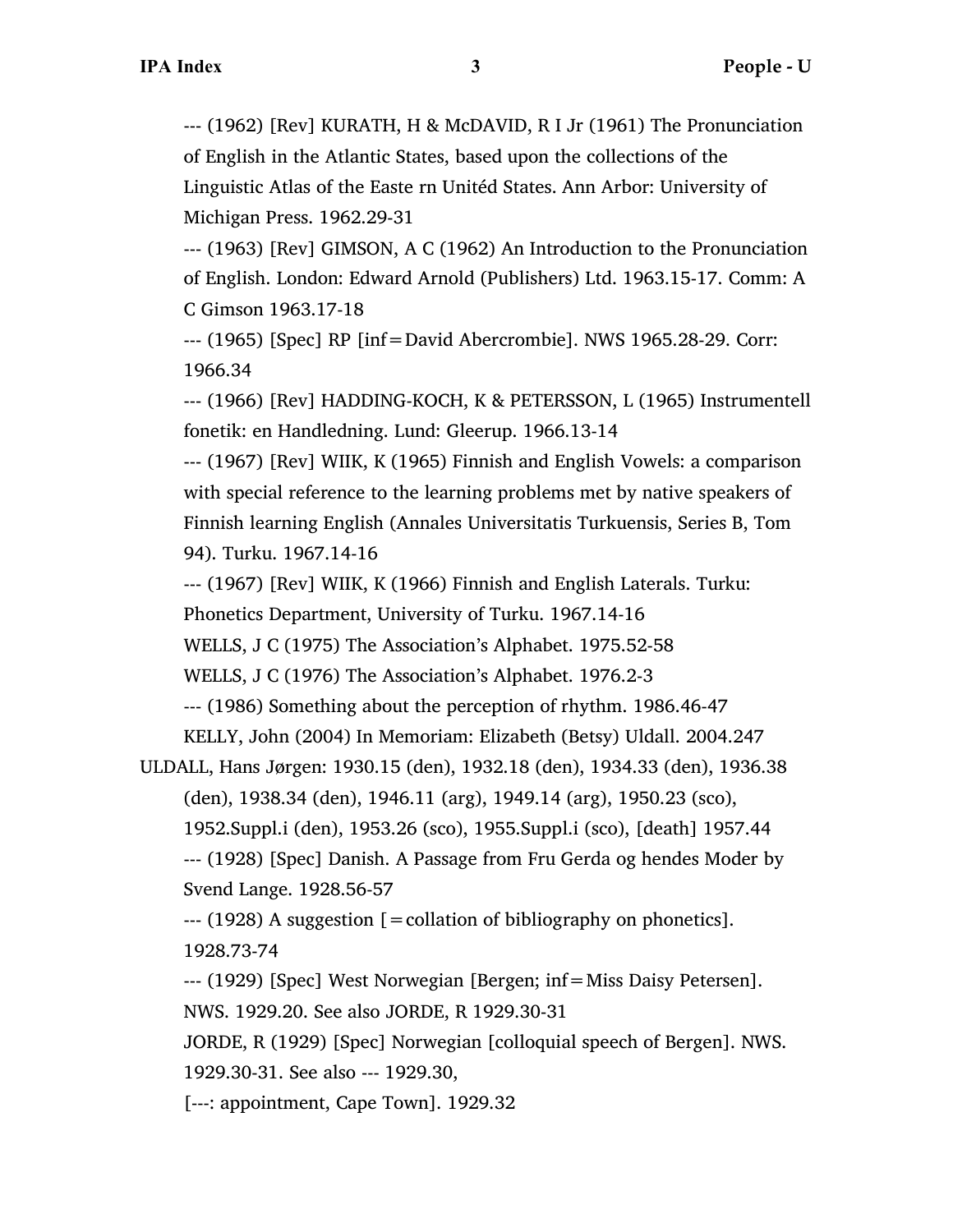Official decisions [...Phonetics bibliography by H J Uldall]. 1929.38-41 --- (1930) [Rev] MORI, M G (1929) The Pronunciation of Japanese. With an introduction by Sanki Ichikawa. Tokyo: The Herald-Sha. 1930.35 --- (1930) [Rev] WERNSTEDT, P (1926) Libro para la enseñanza del Alemán. Santiago de Chile: Librería y Editorial Nascimento. 1930.35 --- (1930) [Rev] GJERDMAN, O (1927) Studier över de sörmländska stadsmålens kvalitativa ljudlära II. Uppsala: Appelbergs Boktryckeri Aktieforlaget. 1930.36

--- (1930) [Spec] Danish. Morgen. 1930.37-38

--- (1931) [Spec] Mydu [Southern]. NWS. 1931.8-9

--- (1931) [Rev] ZACHRISSON, R E (1930) Anglic. An international language, with a survey of English spelling reform. Uppsala: Anglic Fund A-

B. 1931.47-49. Comm: D Jones

[---: lectures on phonetics, Columbia University; further fieldwork on Amerindian languages of California]. 1932.43

DE ANGULO, J & --- (1932) [Spec] Pawmo [inf=William Ralganal Benson, California]. NWS. 1932.5-6

[Election results]. 1933.17-18

--- (1933) The perception of speech. 1933.3-5

Avis de nos conseillers [=Alphabet: retroflexed central vowel; labial-velar stops]. 1934.25-27

LAWRENSON, A C (1934) [Rev] --- (1933) A Danish Phonetic Reader.

London: University of London Press. 1934.53-54

THALBITZER, W, --- & LAWRENSON, A C (1934) [Spec] Eskimo [North-West Greenland from Disko Bay, south to Upernawik, to Godthåb/Nuuk; inf=Pastor Otto Rosing]. NWS. 1934.76-78

--- (1934) A note on vowel-length in American English [See also JONES, D 1934.53 - comment on M Joos' review of R E Zachrisson (1932)]. 1934.97- 98

[Election results]. 1935.19-20

JONES, D (1936) Un nouveau rédacteur pour mf [=H J Uldall to be Assistant Secretary of the af and Assistant Editor of the mf]. 1936.32-33 [Election results]. 1937.janv-mars.81-82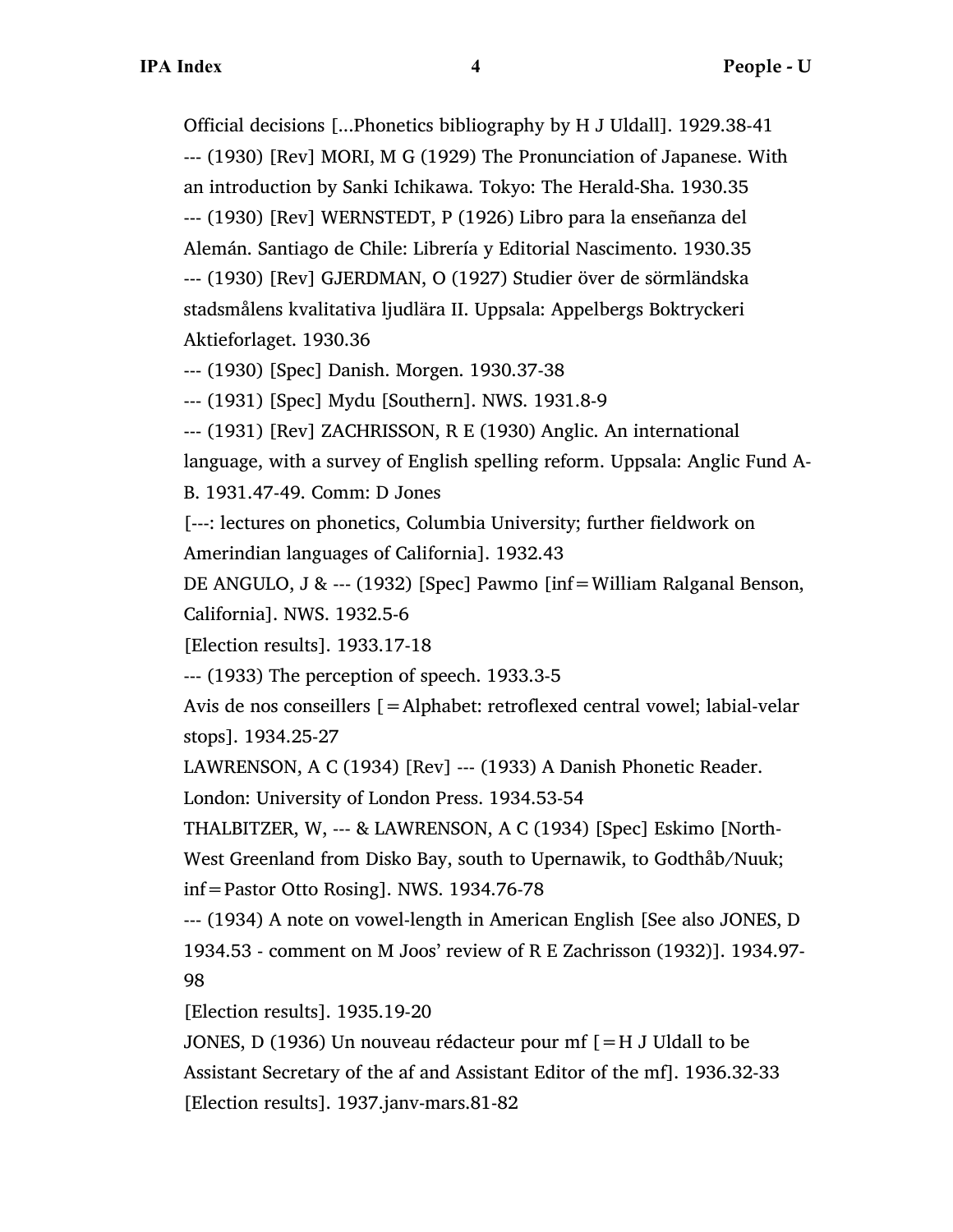Avis de nos conseillers. 1937.38-44

ROSITZKE, Harry A (1938) A note on final stops in General American

1938.64-66

[Election results]. 1939.17,37

[Phoneticians on the staff of the Institute of English Studies, Athens: ... --- ].

1939.52

[---: marriage to Miss Elizabeth T Anderson]. 1939.52

--- (1946) [Spec] Danish. NWS. 1946.3-4

[Result of election to fill vacancies on the Council]. 1949.6-7

JONES, D (1957) H-J Uldall [=obituary]. 1957.30-31

ULDALL, H J (Mrs): see ULDALL, Elizabeth  $T \sim H$  J (Mrs)

ULK, Martin: IPA exam result (German). 1912.132

ULLEWEIT, [ ]: 1909.69 (ger), 1910.17 (ger), 1910.144, 1911.25 (ger),

1911.192

ULLRICH  $\sim$  ULRICH, Howard: 1907.105 (usa), 1908.26 (usa), 1909.28 (usa), 1910.27 (usa), 1910.66 (usa), 1911.35 (usa), 1912.51 (usa), 1912.93 (usa), 1913.36 (usa), 1913.127 (usa), 1914.Suppl.26 (usa)

ULMGREN, [ ] (Frl): 1905.26 (eng), 1906.9 (eng), 1907.10 (eng), 1907.78, 1907.90

ULRICH, [ ] (Frl): 1897.24 (ger), 1898.11 ger, 1898.36

ULRICH, Adolf: 1899.34 (ger), 1899.66, 1900.janv.13 (ger), 1900.févr-mars.19, 1901.14 (ger), 1901.30

ULRICH, Anton J: 1898.65 (eng), 1899.6 (eng), 1900.7 (eng), 1901.7 (eng), 1901.47

ULRICH, Carl: 1893.161 (usa), 1894.14 (usa), 1894.27, 1895.14 (usa), 1896.17 (usa), 1897.34 (usa), 1898.21 (usa), 1899.21 (usa)

ULRICH, G: 1896.12 (den), 1897.29 (den), 1898.16 (den), 1899.17 (den), 1900.janv.18 (den), 1900.févr-mars.20, 1901.19 (den), 1902.18 (den), 1903.18 (den)

ULRICH, Howard: see ULLRICH  $\sim$  ULRICH, Howard

ULRIK, G A: 1891.69 (den), 1892.8 (den), 1893.9 (den), 1893.42

UMEH, Humphrey: 1987 (nig) [IPA-Rec]

UMEZAWA, Kaoru (Dr): 2005.126 (ice)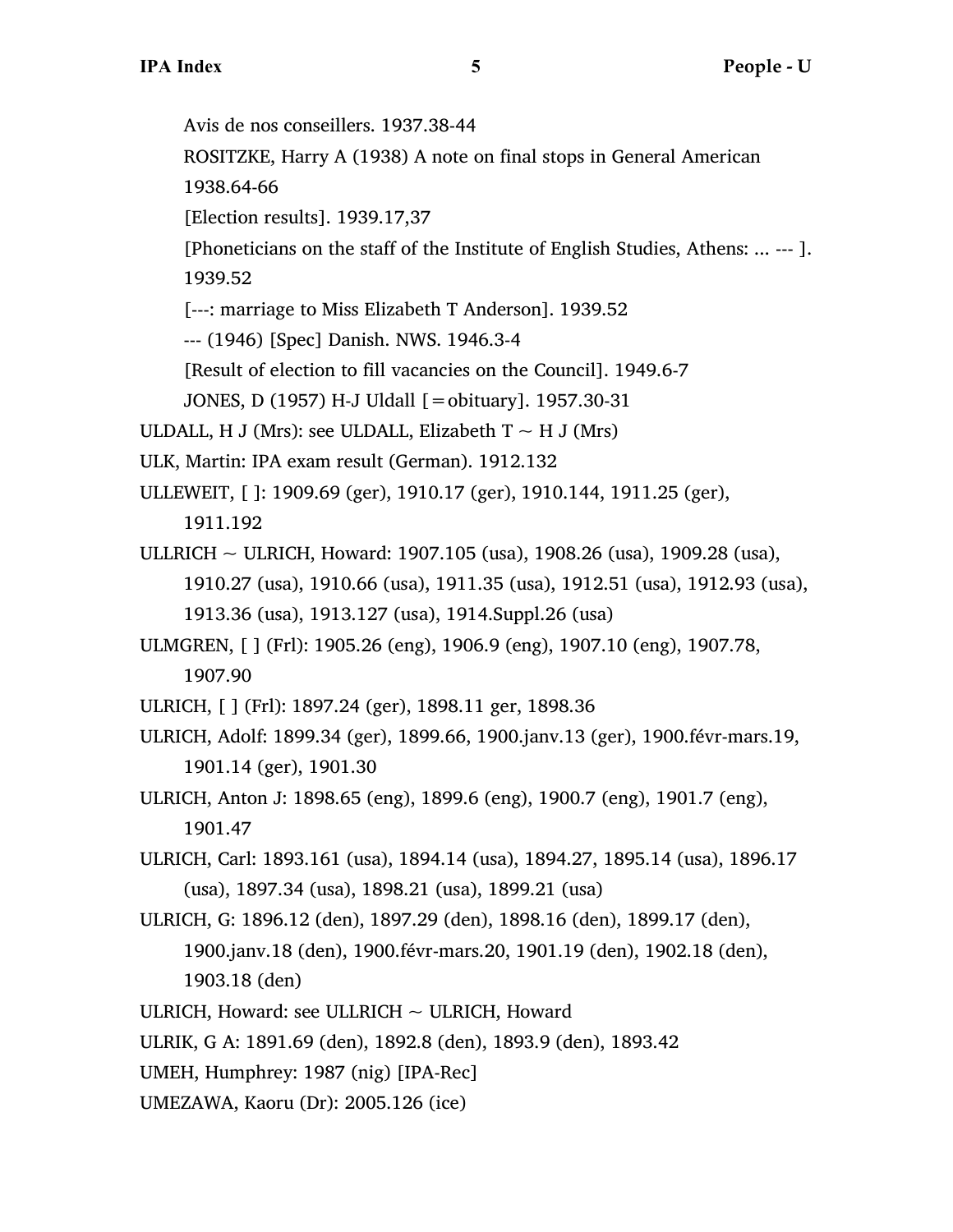UMPHREY, [ ] (Prof): 1907.105 (usa), 1908.26 (usa), 1909.28 (usa)

UMPHREY, George W: 1900.38 (can), 1901.23 (can), 1902.21 (can), 1903.21 (can), 1903.48

UNAMUNO, Miguel de

STIRLING, W F (1935) [Spec(Stud)] Español. Transcripción ancha. < --- Andanzas y visiones españolas. 1935.56-57

STIRLING, W F (1955) [Spec(Stud)] Español. Transcripción estrecha. < --- . 1955.20-21

STIRLING, W F (1962) [Spec(Stud)] Español. Transcripción estrecha. < --- . 1962.39

UNCZOWSKI, Henri: 1913.64 (auh), 1914.Suppl.17 (auh)

UNDÉN, Nathalie (Mlle): IPA exam results: French, 1909.95; 1923.8

UNDERHILL, C B: 1948.16 (eng), 1949.9 (eng), 1951.51

UNGOED, Gwilym Thomas: 1909.71 (eng), 1910.11 (eng), 1911.18 (eng),

1911.95 (eng), 1912.32 (eng), 1913.16 (eng), 1914.Suppl.10 (eng)

--- (1911) Phonetics in English schools: Acton County School

[=performance of TwelfthNight in the original pronunciation]. 1911.2-3

PROSIEGEL, T (1913) [Rev] --- (1912) A First German Book on the Direct

Method. Cambridge: Cambridge University Press. 1913.97

UNMACK, [ ] (Frk): 1902.98 (den), 1903.18 (den)

UNSER, Hugo: 1905.86 (ger)

```
UNTERSTEINER, Aleardo (Dr): 1895.8 (auh), 1896.10 (auh), 1896.35
```
UNVERZAGT, F: 1888.Feb.73/9 (ger), 1889.8 (ger), 1890.8 (ger), 1890.30 (ger),

1891.9 (ger), 1891.30

UNZER: see GRÄFE-UNZER

UPCOTT, John D: 1913.110 (eng), 1914.Suppl.10 (eng)

```
--- : IPA exam result (French). 1913.107
```
UPJOHN, J: 1974.59 (tun), 1975.Suppl.14 (tun)

UPPLING, M: 1887.Dec.405 (swe), 1888.janv.27/3 (swe), 1889.8 (swe), 1889.45 UPTON, Clive

LEWIS, Jack Windsor (2004) [Rev] --- , KRETZSCHMAR Jr, William A & KONOPKA, Rafal (2003). The Oxford Dictionary of Pronunciation for Current English. Oxford: Oxford University Press. 2004.220-226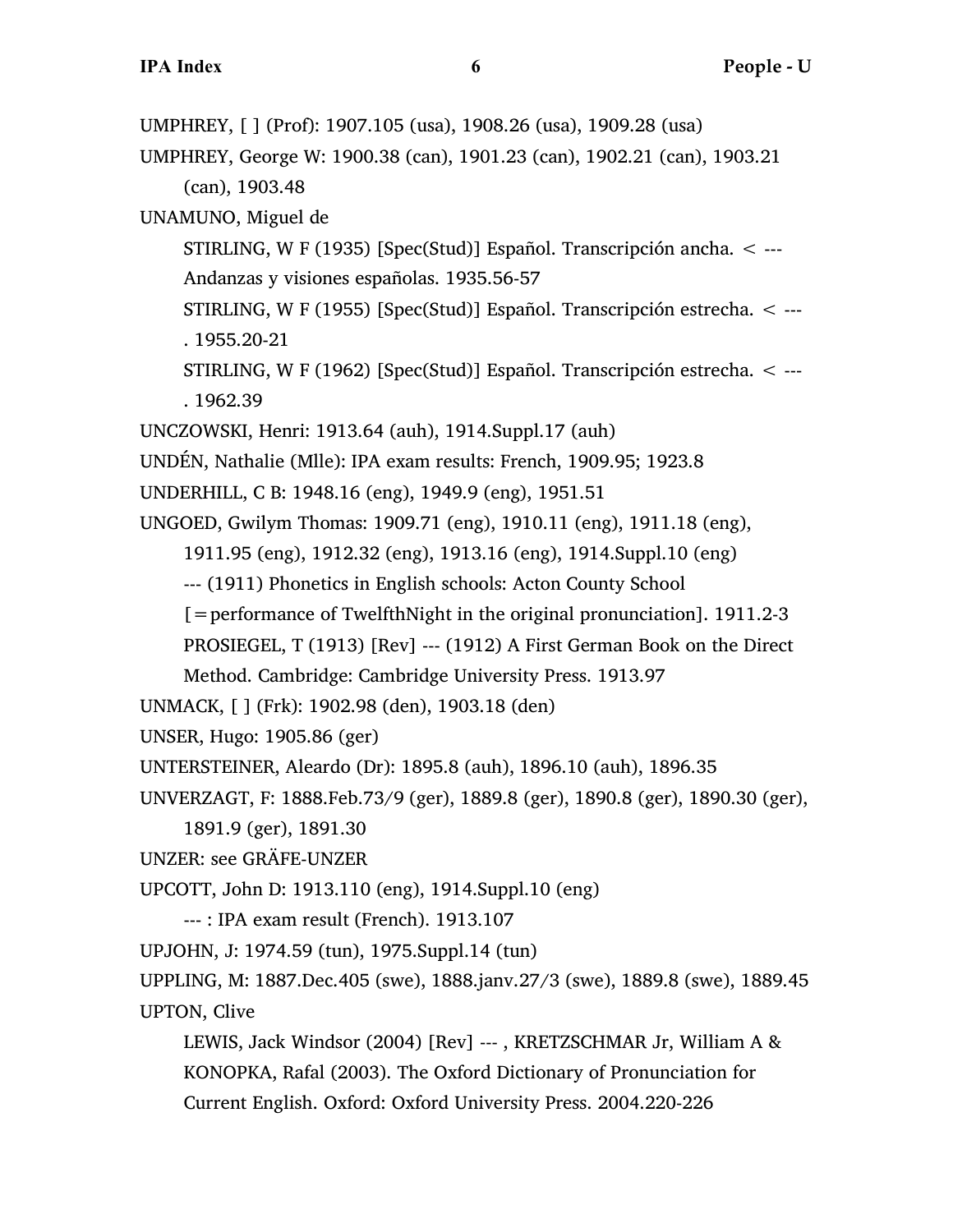URBACH, A: 1896.33 (ger), 1897.24 (ger), 1897.51

URBINA, Luis G

STIRLING, W F (1951) [Spec(Stud)] Español. Transcripción estrecha. < --- . 1951.25

URE, James Mathie

LEWIS, J W (1964) [Rev] HILL, L A & --- (1962) . London: Oxford University Press.English Sounds and Spellings. 1964.33-34 LEWIS, J W (1964) [Rev] HILL, L A  $\&$  --- (1963) English Sounds and Spellings: Tests. London: Oxford University Press. 1964.33-34

UREN, O L: 1948.32 (fra), 1949.7 (fra), 1951.51, 1966.18 (eng), 1972.Suppl.13

(eng), 1975.Suppl.18 (eng), 1978.Suppl.19 (eng), 1981.Suppl.19 (eng)

--- (1967) [Rev] GREGG, R J (1966) A Student's Manual of French

Pronunciation. Toronto: Macmillan Co of Canada. 1967.19-20

--- (1969) [Rev] SIMON, P (1967) Les consonnes françaises: mouvements et positions articulatoires à la lumière de la radiocinématographie. Paris: C Klincksieck. 1969.18-19

--- (1969) [Rev] SCHANE, S A (1968) French Phonology and Morphology (MIT Research Monograph Series 45). Cambridge, Mass: MIT Press. 1969.44-47

```
URETA, Sara: 1914.Suppl.29 (chl)
```

```
URIBE: see CID URIBE, Miriam E
```
URSIN, Georg Chr: 1902.34 (den)

URSO: see D'URSO

URUA, Eno-Abasi E

--- (2004) Ibibio. NWS [inf= university teacher from Uruan, Akwa Ibom State, Nigeria]. 2004.105-109

USAMI, M: 1979.46 (eng), 1981.Suppl.19 (eng), 1982.55 (jap)

USCHAKOFF, I (Dr): 1902.34 (fin), 1903.19 (fin), 1904.17 (fin), 1905.17 (fin),

1906.21 (fin), 1907.23 (fin), 1908.24 (fin)

USSHER, R A: 1910.28 (brz), 1911.35 (brz), 1912.52 (brz), 1913.38 (brz),

1914.Suppl.28 (brz)

UTLEY, F L: 1933.46 (usa), 1934.37 (usa), 1934.114, 1935.20